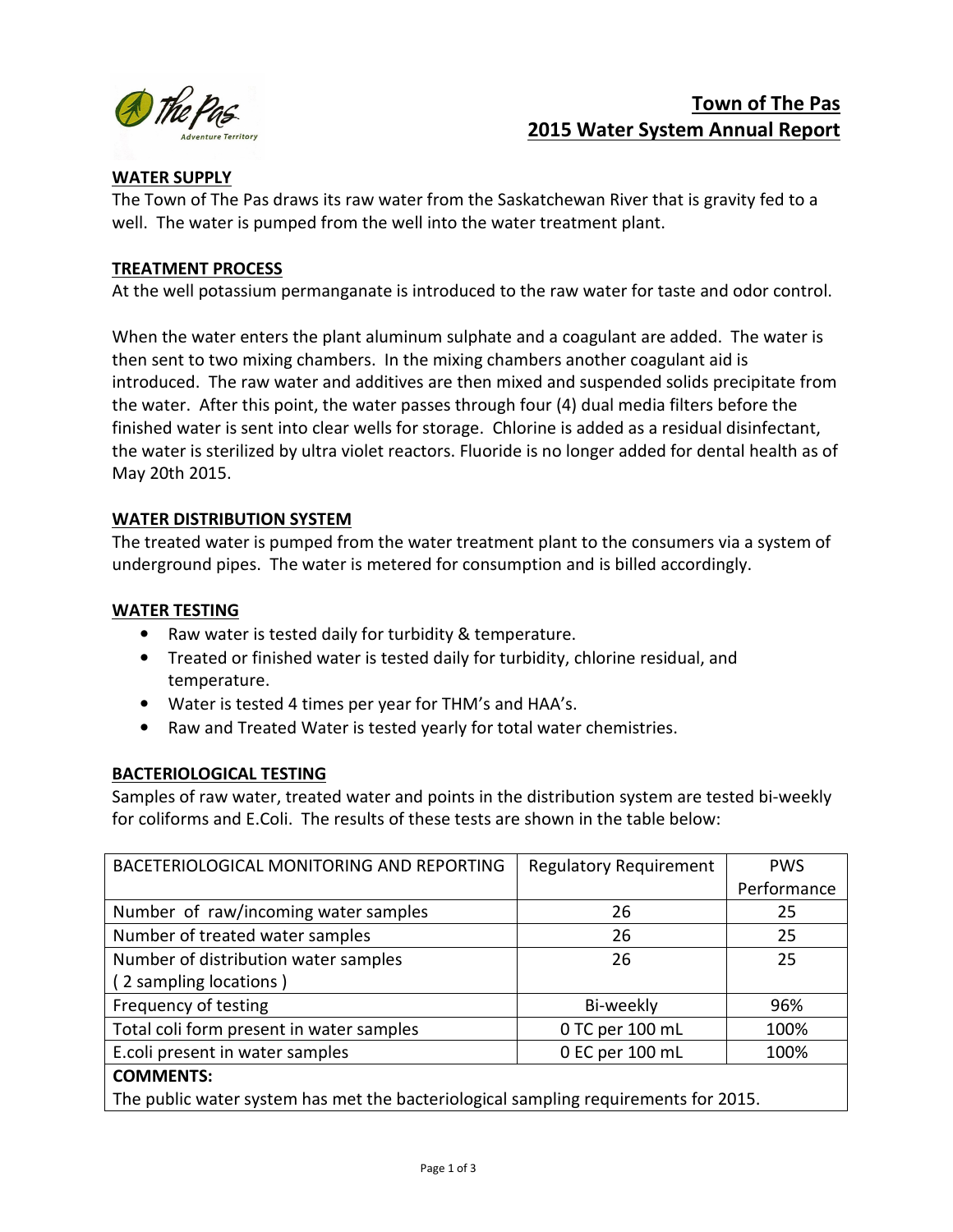# TURBIDITY TESTING

Turbidity is a measurement of water clarity. This test is used as a benchmark on how the treatment process is working. Facilities are obligated to meet regulatory requirements on the filtering process and the treated water that is sent to consumers. The results of these tests are shown in the table below:

| <b>Turbidity Standards</b> | <b>Regulatory Requirement</b>         | <b>PWS Performance</b> |
|----------------------------|---------------------------------------|------------------------|
| Chemically assisted,       | $\leq$ 0.3 NTU in at least 95% of the | 100%                   |
| rapid gravity              | samples taken per month               |                        |
| filtration process         | Not to exceed 0.3 NTU for more        | 100%                   |
|                            | than 12 continuous hours              |                        |
|                            | Not to exceed 1.0 NTU at              | 100%                   |
|                            | anytime                               |                        |
| Frequency of testing       | Daily                                 | 100%                   |

#### DISINFECTION TESTING & MONITORING

This testing is done to ensure that the water is safe for the consumer and to meet the regulatory requirements. The results of these tests are shown in the table illustrated below:

| <b>Chlorine Requirements</b>            | <b>Regulatory Requirement</b> | <b>PWS Performance</b> |
|-----------------------------------------|-------------------------------|------------------------|
| (A) Free chlorine residual entering the | $> 0.5$ mg/L                  | 100%                   |
| distribution system                     |                               | $(2.14 \text{ mg/L})$  |
| (B) Free chlorine residual in the       | $> 0.1$ mg/L                  | 100%                   |
| distribution system                     |                               | $(0.478 \text{ mg/L})$ |
| (C) Frequency of testing                | Daily for A                   | 100%                   |
|                                         | Bi Weekly for B               | 96%                    |
| (D) Report submissions                  | Monthly                       | 100%                   |

#### **FLUORIDE**

The Town of The Pas no longer fluoridates the as of May 20th 2015.

#### DISINFECTION BY-PRODUCTS MONITORING & REPORTING

These tests are done to meet Regulatory requirements. The results of these tests are shown on the following table:

| <b>DISINFECTION BY -PRODUCTS MONITORING</b>   | Regulatory         | <b>PWS</b>    |
|-----------------------------------------------|--------------------|---------------|
| <b>AND REPORTING</b>                          | Requirement        | Performance   |
|                                               |                    |               |
| A) Trihalomethane sampling requirements       | 4 times per year   | 100%          |
| B) Total Trihalomethane Standard*             | $0.1 \text{ mg/L}$ | $0.0975$ mg/L |
| C) Bromodichloromethane sampling requirements | 4 times per year   | 100%          |
| D) Bromodichloromethane Standard**            | $0.016$ mg/L       | $0.0092$ mg/L |

\*THM and HAA results were higher than the previous year. Last year's result was 0.089 mg/L.

\*\*Bromodichloromethaneresults were lower than previous year. Last year's result was 0.0095 mg/L.